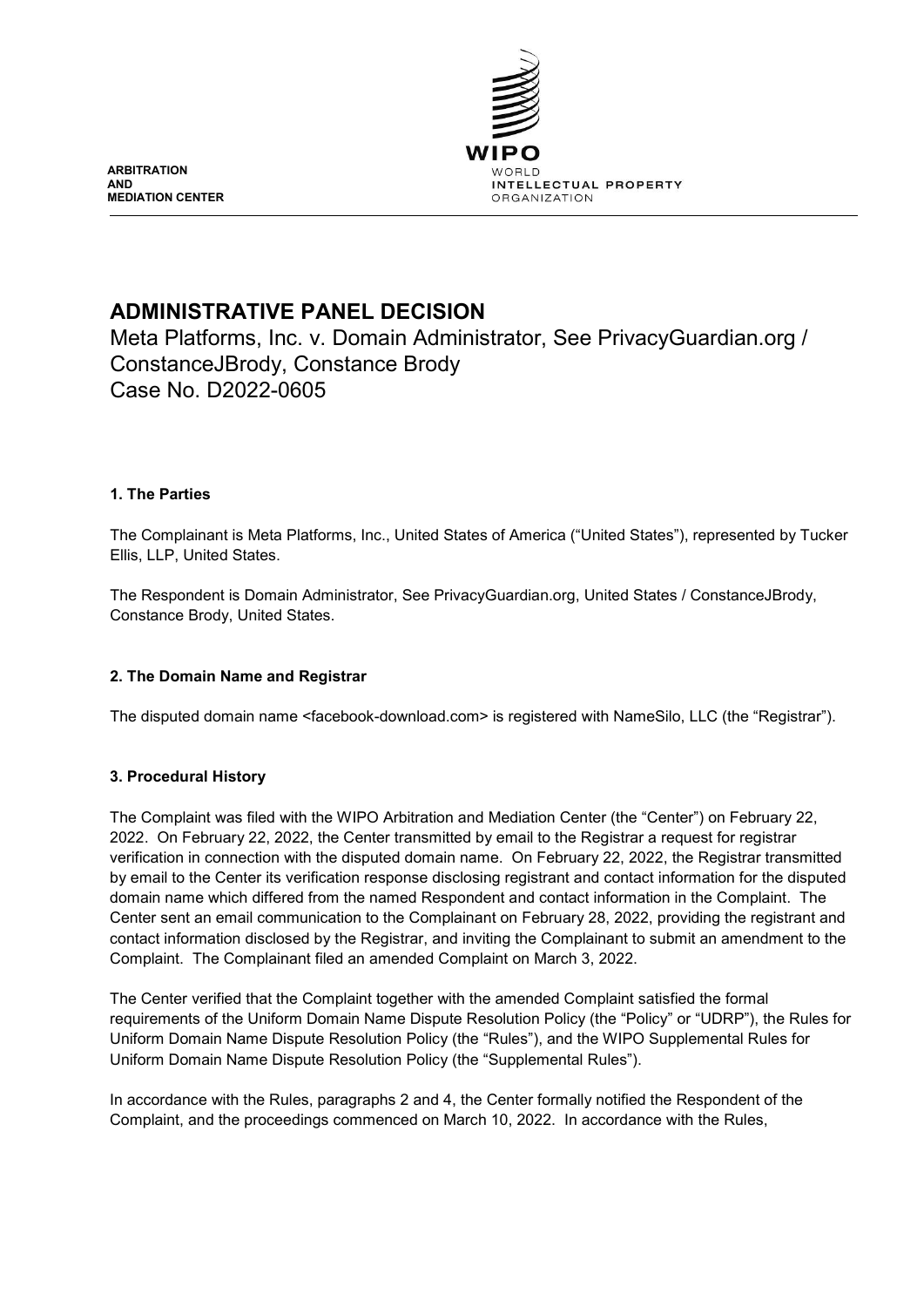#### page 2

paragraph 5, the due date for Response was March 30, 2022. The Respondent did not submit any response. Accordingly, the Center notified the Respondent's default on March 31, 2022.

The Center appointed Joseph Simone as the sole panelist in this matter on April 8, 2022. The Panel finds that it was properly constituted. The Panel has submitted the Statement of Acceptance and Declaration of Impartiality and Independence, as required by the Center to ensure compliance with the Rules, paragraph 7.

## **4. Factual Background**

The Complainant, Meta Platforms, Inc., is a leading company in the social media industries.

The Complainant has an extensive global portfolio of trade marks containing the term "facebook", including the following:

United States Trade Mark Registration for FACEBOOK No. 3881770 in Classes 35, 38, 41, 42, and 45, registered on November 23, 2010;

- European Union Trade Mark Registration for FACEBOOK No. 009151192 in Classes 9, 35, 36, 38, 41, 42, and 45, registered on December 17, 2010;

- International Trade Mark Registration for FACEBOOK No. 1075094 in Classes 9, 35, 36, 38, 41, 42, and 45, registered on July 16, 2010.

The Complainant owns the domain name <facebook.com>.

The disputed domain name was registered on June 20, 2021.

According to screenshots provided by the Complainant, at the time of filing the Complaint, the disputed domain name dynamically resolved to various websites including a website at "https://tw.appledaily.com", a website with a warning message of deceptive site ahead, and a website inviting users to download a software. At the time of this Decision, the disputed domain name continues to resolve to "https://tw.appledaily.com".

#### **5. Parties' Contentions**

#### **A. Complainant**

The Complainant asserts that it has prior rights in the FACEBOOK trade marks and that it is a leading player in its fields of business.

The Complainant further asserts that the disputed domain name is identical or confusingly similar to the Complainant's FACEBOOK trade marks, and the addition of the term "download" does not affect the analysis as to whether the disputed domain name is identical or confusingly similar to the Complainant's trade marks.

The Complainant also asserts that it has not authorized the Respondent to use the FACEBOOK mark and there is no evidence to suggest that the Respondent has used, or undertaken any demonstrable preparations to use, the disputed domain name in connection with a *bona fide* offering of goods or services.

The Complainant further asserts that there is no evidence suggesting that the Respondent has any connection to the FACEBOOK mark in any way, and that there is no plausible good faith reason for the Respondent to have registered the disputed domain name, especially after considering the relevant circumstances. The Complainant therefore concludes that the registration and any use of the disputed domain name whatsoever must be in bad faith.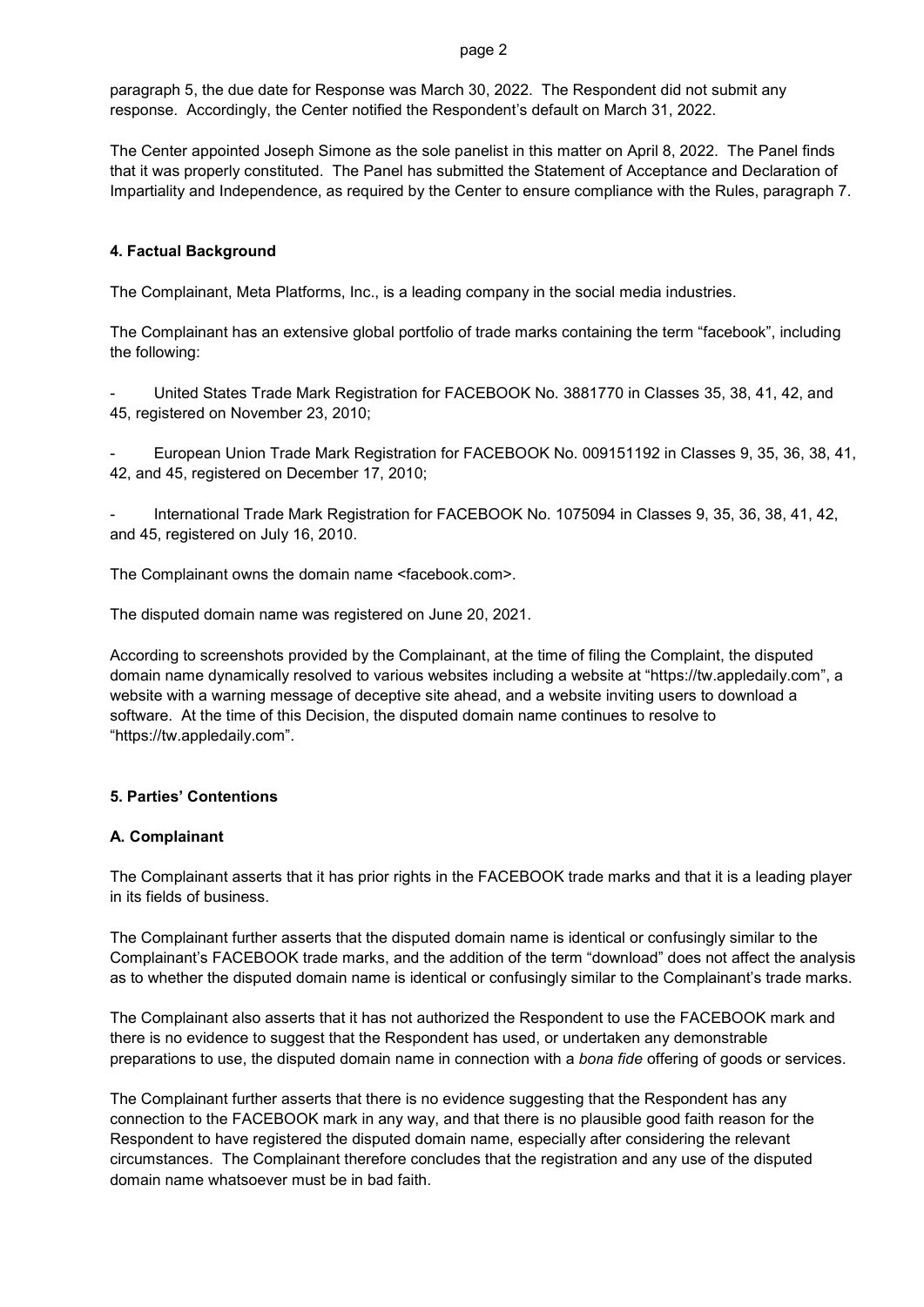#### **B. Respondent**

The Respondent did not reply to the Complainant's contentions.

## **6. Discussion and Findings**

#### **A. Identical or Confusingly Similar**

The Panel acknowledges that the Complainant has established rights in the FACEBOOK trade marks in many territories around the world.

Disregarding the generic Top-Level Domain ("gTLD") ".com", the disputed domain name incorporates the Complainant's trade mark FACEBOOK in its entirety. The Panel further notes that the addition of a hyphen and the English word "download" does not prevent a finding of confusing similarity.

The Panel finds that the Complainant has satisfied the requirements of paragraph 4(a)(i) of the Policy in establishing its rights in the FACEBOOK trade marks and in demonstrating that the disputed domain name is identical or confusingly similar to its marks.

## **B. Rights or Legitimate Interests**

Pursuant to paragraph 4(c) of the Policy, the complainant is required to make out a *prima facie* case that the respondent lacks rights or legitimate interests in the disputed domain name. Once such a *prima facie* case is made, the respondent bears the burden of producing evidence in support of its rights or legitimate interests in the disputed domain name. If the respondent fails to do so, the complainant may be deemed to have satisfied paragraph 4(a)(ii) of the Policy. See WIPO Overview of WIPO Panel Views on Selected UDRP Questions, Third Edition (["WIPO Overview 3.0"](https://www.wipo.int/amc/en/domains/search/overview3.0/)), section 2.1.

The Complainant asserts that it has not authorized the Respondent to use its trade marks and there is no evidence to suggest that the Respondent has used, or undertaken any demonstrable preparations to use, the disputed domain name in connection with a *bona fide* offering of goods or services.

Thus, the Complainant has established its *prima facie* case with satisfactory evidence.

The Respondent did not file a response and has therefore failed to assert factors or put forth evidence to establish that it enjoys rights or legitimate interests in the disputed domain name. As such, the Panel concludes that the Respondent has failed to rebut the Complainant's *prima facie* showing of the Respondent's lack of rights or legitimate interests in the disputed domain name, and that none of the circumstances of paragraph 4(c) of the Policy is applicable in this case.

Prior to the notice of the dispute, the Respondent did not provide any evidence of any use of the disputed domain name or a trade mark corresponding to the disputed domain name in connection with a *bona fide* offering of goods or services. Further, according to the evidence provided by the Complainant, the disputed domain name dynamically resolved to various websites at the time of filing of the Complaint.

Accordingly, the Panel finds that the Respondent has no rights or legitimate interests in the disputed domain name pursuant to paragraph 4(a)(ii) of the Policy.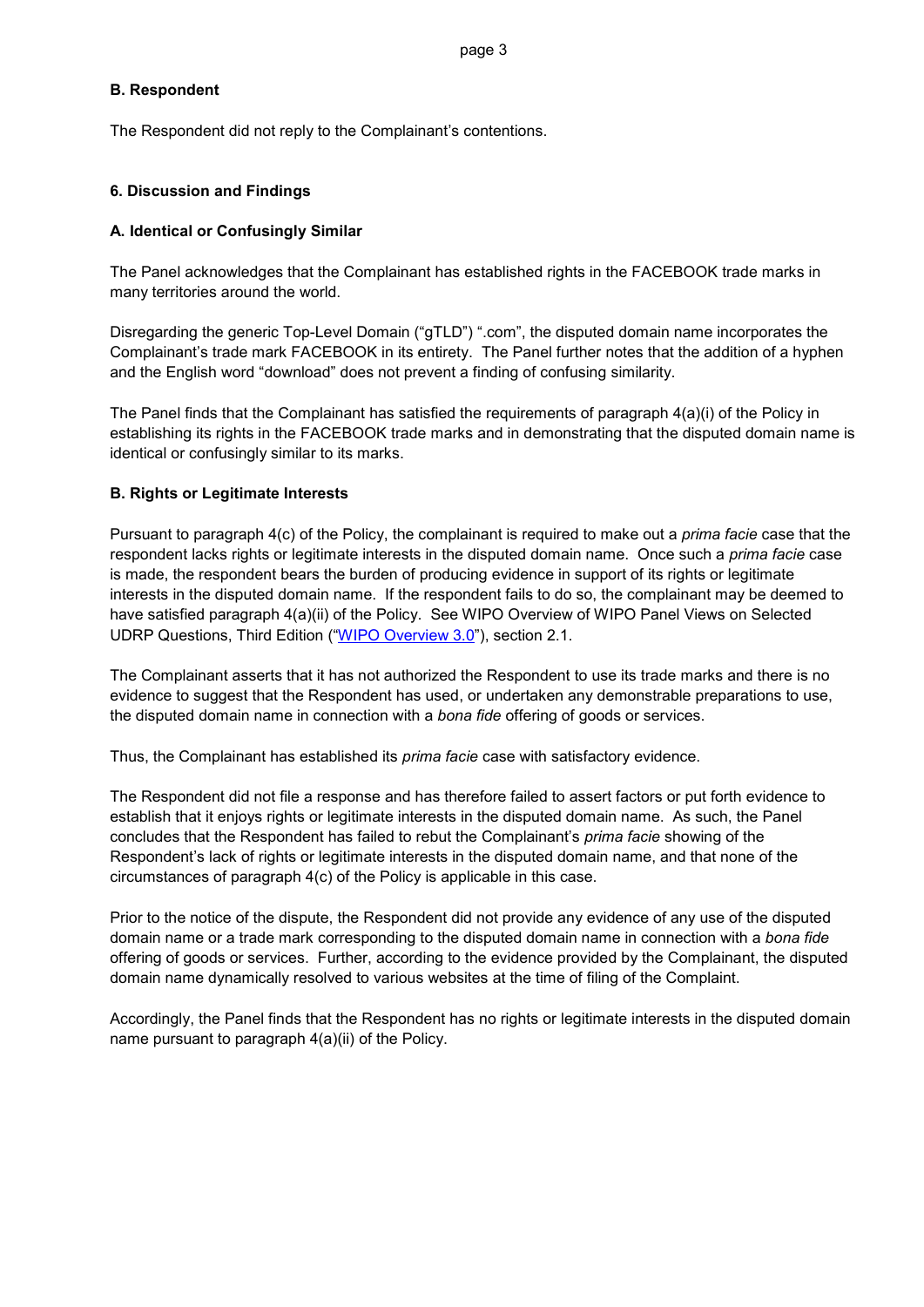#### **C. Registered and Used in Bad Faith**

Paragraph 4(b) of the Policy states that any of the following circumstances, in particular but without limitation, shall be considered as evidence of the registration and use of a domain name in bad faith:

(i) circumstances indicating that the respondent registered or acquired the domain name primarily for the purpose of selling, renting, or otherwise transferring the domain name registration to the complainant (the owner of the trade mark or service mark) or to a competitor of that complainant, for valuable consideration in excess of the respondent's documented out-of-pocket costs directly related to the domain name; or

(ii) circumstances indicating that the respondent registered the domain name to prevent the owner of the trade mark or service mark from reflecting the mark in a corresponding domain name, provided that the respondent has engaged in a pattern of such conduct; or

(iii) circumstances indicating that the respondent registered the domain name primarily for the purpose of disrupting the business of a competitor; or

(iv) circumstances indicating that the respondent is using the domain name to intentionally attempt to attract, for commercial gain, Internet users to its website or other online location, by creating a likelihood of confusion with the complainant's mark as to the source, sponsorship, affiliation, or endorsement of the respondent's website or location or of a product or service on its website or location.

The examples of bad faith registration and use set forth in paragraph 4(b) of the Policy are not meant to be exhaustive of all circumstances in which bad faith may be found. See *Telstra Corporation Limited v. Nuclear Marshmallows*, WIPO Case No. [D2000-0003.](https://www.wipo.int/amc/en/domains/decisions/html/2000/d2000-0003.html) The overriding objective of the Policy is to curb the abusive registration of domain names in circumstances where the registrant seeks to profit from and exploit the trade mark of another party. See *Match.com, LP v. Bill Zag and NWLAWS.ORG*, WIPO Case No. **D2004-0230**.

For the reasons discussed under this and the preceding heading, the Panel believes that the Respondent's conduct in this case constitutes bad faith registration and use of the disputed domain name.

When the Respondent registered the disputed domain name, the FACEBOOK trade marks were already widely known and directly associated with the Complainant's activities. Panels have consistently found that the mere registration of a domain name that is confusingly similar (particularly domain names incorporating the mark plus a descriptive term) to a famous or widely-known trademark by an unaffiliated entity can by itself create a presumption of bad faith. See [WIPO Overview 3.0,](https://www.wipo.int/amc/en/domains/search/overview3.0/) section 3.1.4.

Given the extensive prior use and fame of the Complainant's marks, in the Panel's view, the Respondent should have been aware of the Complainant's marks when registering the disputed domain name.

The Respondent has provided no evidence to justify its choice of the term "facebook" in the disputed domain name. In light of the foregoing, it would be unreasonable to conclude that the Respondent – at the time of the registration of the disputed domain name – was unaware of the Complainant's trade mark, or that the Respondent's adoption of the distinctive trade mark FACEBOOK was a mere coincidence.

The Complainant's registered trade mark rights in FACEBOOK for its signature products and services predate the registration date of the disputed domain name by about two decades. A simple online search (*e.g*., via Google) for the term "facebook" would have revealed that it is a world-renowned brand.

The Panel is therefore of the view that the Respondent registered the disputed domain name with full knowledge of the Complainant's trade mark rights, a finding which is reinforced considering the addition of the term "download" that illustrates the intention of the Respondent to target the Complainant.